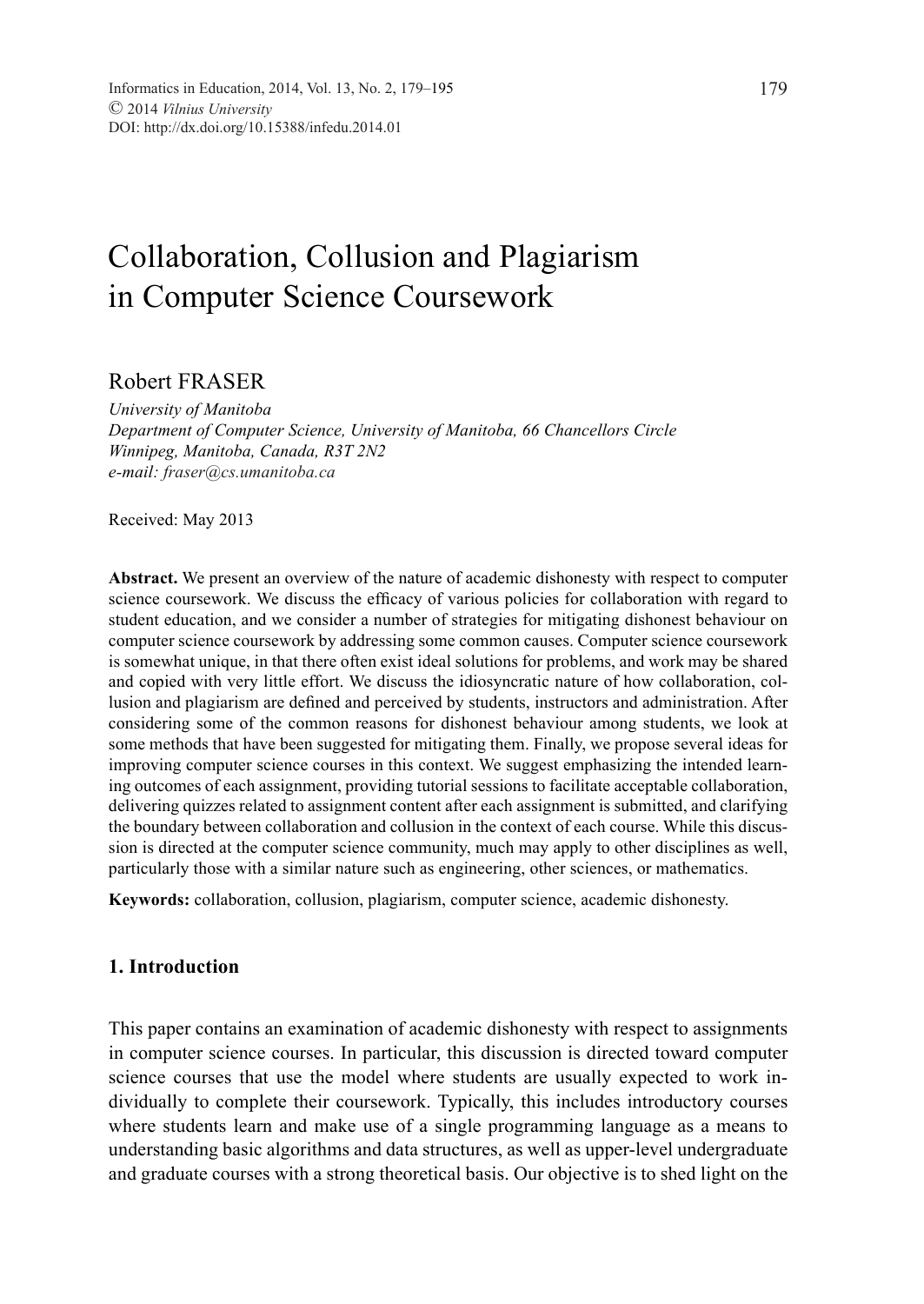problems that may arise in such courses due to dishonest behaviour, whether intentional or not. An understanding of such issues will facilitate the design of courses that provide better learning opportunities for students and consequently improve the course for all interested parties.

The topic of academic dishonesty is very broad, and so we refine the discussion to focus on coursework in the kinds of courses described above. There are many computer science courses that contain a significant project as a fundamental component of the curriculum, and so these courses may be designed to be group-oriented (such as software engineering or operating systems courses). While some of the issues discussed in this paper will apply to this type of course, there are a number of additional considerations that arise with respect to the nature of group work, see e.g. Waite *et al.* (2004). Furthermore, we restrict the discussion to coursework. Dishonesty on examinations is another important concern, but the framework and objectives are distinct from those for coursework, and we do not address these issues in this study. See Weber *et al.* (1983), Brimble and Stevenson-Clarke (2005), and de Bruin and Rudnick (2007) for some interesting discussions with respect to examinations. Finally, topics in this paper are usually discussed in the context of computer science courses, but many of the ideas and conclusions presented here apply beyond this scope and will hopefully be useful to instructors and researchers in other areas.

Computer science is subject to a significant amount of cheating, and we begin by looking at why the field may be prone to some of these practices. Primarily, the nature of many computer science assignments is that there is an ideal solution for each question, and as a consequence the best answers will be highly similar. Students are well aware of this property, and dishonest students will exploit it. We take a detailed look at collaboration, collusion, and plagiarism in turn, and determine where the lines are drawn between them. We show that the boundaries are difficult to define objectively, and that there is often confusion and even disagreement among students and also among instructors as to what should be considered acceptable behaviour.

We follow up with a discussion on mitigating dishonesty, where we review some of the reasons that students cheat in general, and we examine some of the practices that have been used to try to reduce dishonesty. The conventional detection and discipline approach is effective at deterring some dishonest behaviour, but it should be complemented with additional approaches which are also geared toward improving learning opportunities for the students. To accomplish this, we investigate some interesting roots of dishonest behaviour. Primary causes include a lack of foundational knowledge, an inflated sense of entitlement or apathy, or a lack of motivation. We discuss each of these problems in turn, and we review the effectiveness of various strategies for addressing them.

Next, we discuss policies for permissible collaboration, and we present ideas for improving the design of a course in computer science, both in terms of reducing academic dishonesty and improving student learning. By reinforcing the intended learning outcomes of an assignment, a student may better understand the purpose of the work, and feel more motivated to complete the task as a consequence. We discuss how tutorial sessions may be used to reinforce proper collaboration and improve student learning.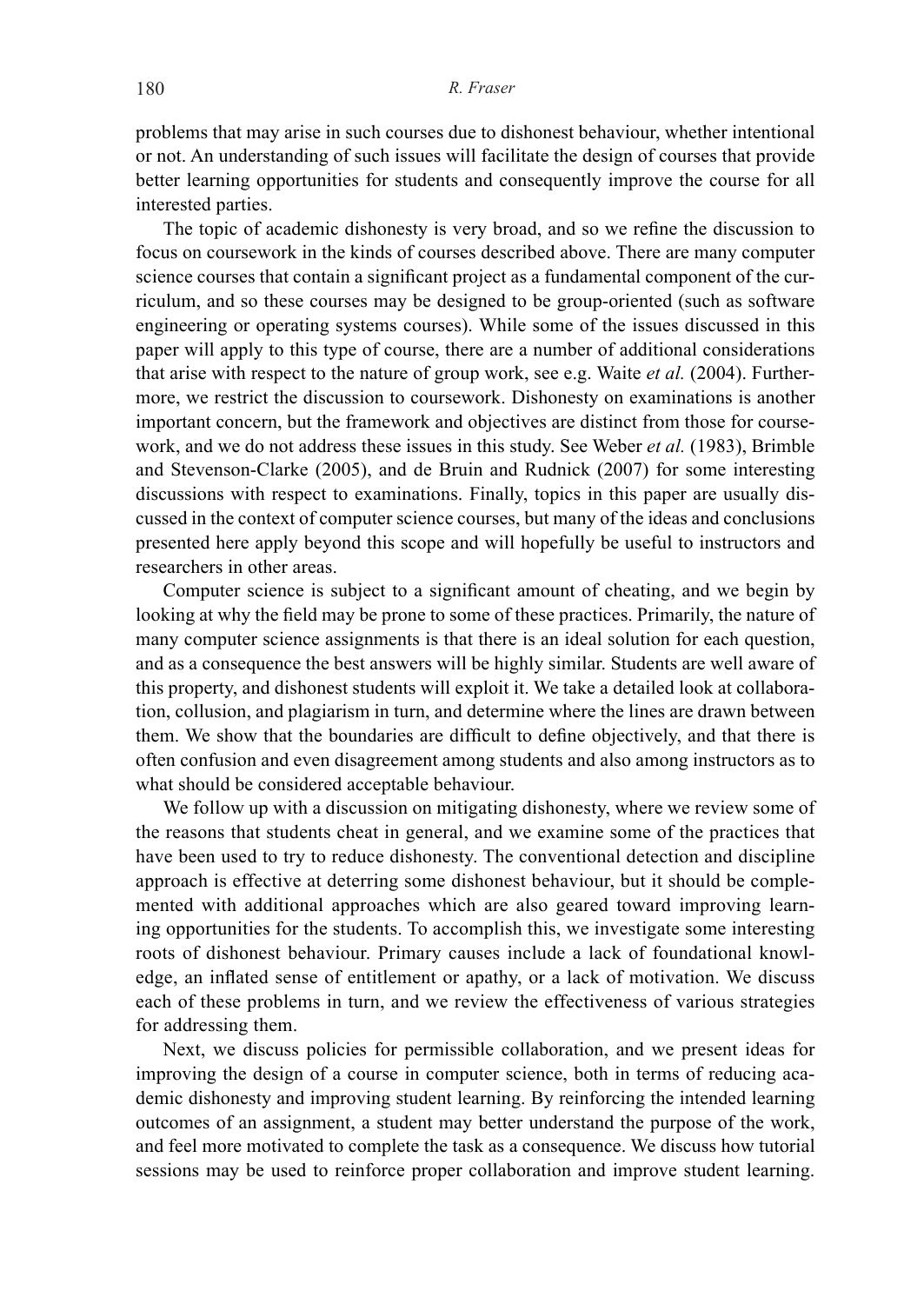We show that student response systems (such as clickers) are a popular means to keep students engaged, and we present evidence showing that this practice will reduce collusion and/or plagiarism. Finally, we outline how a scenario-based discussion can be used to mitigate confusion regarding acceptable collaboration.

#### **2. Academic Dishonesty in Computer Science**

It is telling that there exists a plethora of studies dedicated to academic dishonesty specifically within the fields of computer science and information technology (e.g., Roberts (2002), Sheard *et al.* (2003), Barrett *et al.* (2004), Dennis (2004), and Culwin (2008)). There are many reasons for this focus, but a principal one is that computer science accounts for more than its share of incidents of academic dishonesty. For example, Roberts (2002) reviewed incidents of dishonesty at Stanford University over a decade, and found that 37% of all incidents were attributed to computer science courses, while their students represented less than 7% of the student population at the university. MIT, widely regarded one of the top computer science schools in the world, made headlines when an introductory computer science course was found to have rampant plagiarism which resulted in disciplinary action against 73 students (Butterfield, 1991).

Whether the high rates of collusion and plagiarism among computer science students are due to higher rates of dishonesty in computer science or are a result of the use of better detection tools is open to debate. Barrett and Cox (2005) hypothesized that mathematics and computer science are subject to higher rates of collusion because of the nature of the work in these fields. While arts and humanities assignments typically involve personal reflection on the parts of the students, assignments in mathematics and computer science typically have an ideal solution which the students are seeking. For the same reason, it is difficult to detect dishonesty among correct solutions; similar incorrect solutions or strange approaches are those that usually ring alarm bells. Striving to find the ideal correct solution can be an exhausting and frustrating experience, and the temptation to be relieved can be overwhelming. The nature of computer science assignments was encapsulated beautifully by Roberts (2002): "The computer is a relentlessly unforgiving arbiter of correctness." Because of unique character of computer science assignments, instructors of such courses must develop policies that are specific to their needs (Riedesel *et al.*, 2012; Simon *et al.*, 2013).

It is difficult to objectively establish a distinction between group work that is allowable or not. For the remainder of this section, we discuss the concepts of collaboration, collusion and plagiarism in turn. We devote greater attention to collusion as it occupies a sort of ill-defined grey area between collaboration and plagiarism.

## 2.1. *Collaboration*

Collaboration is distinguished from collusion in this discussion by defining both activities as a group of students working together on an assignment, but collusion is group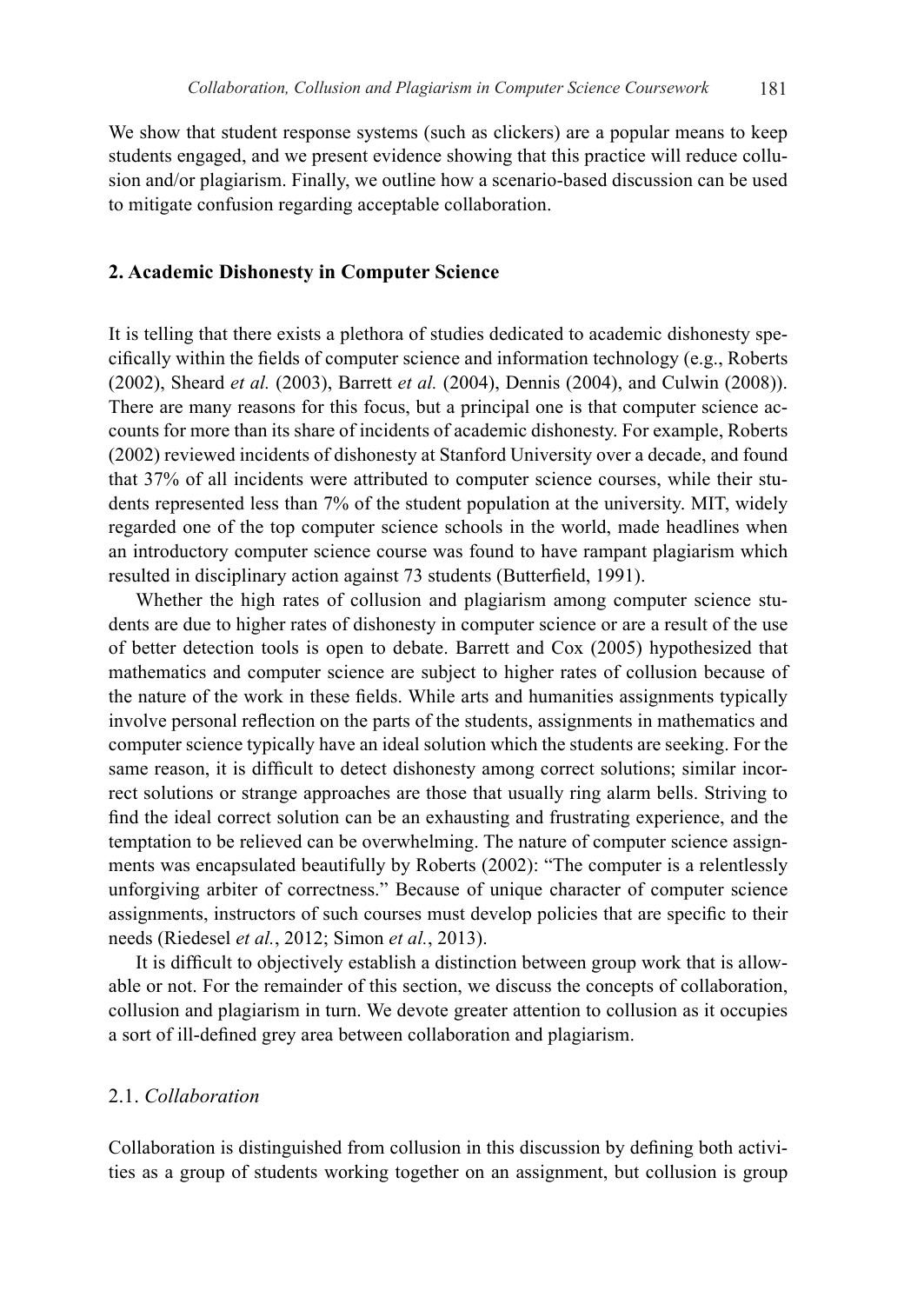activity that is unpermitted (collusion and plagiarism are distinguished shortly). As an example, many courses permit collaboration in the sense that students may meet to discuss ideas for an assignment, but students are prohibited from writing the assignment solutions together, which would be considered collusion.

Collaboration can be beneficial for student learning (Sabin and Sabin, 1994). As educators, our primary objective is for the students to truly understand the material that we are presenting. This goal may be realized by making use of active learning techniques. Fink (2003, p.108) promotes active learning by a variety of means, but a key aspect is through student discussions of the course material. Assignments provide perhaps the ideal setting for such discussion, and the challenge is to encourage discussion to the point that it is acceptable or most beneficial. Allowing group discussion facilitates these active learning opportunities, while the requirement that students individually complete assignments is intended to ensure that they have an understanding of the material. Excessive collaboration will certainly undermine a weaker student's ability to learn from the assignment, and so one of the aims of this paper is to elucidate issues affecting these potentially conflicting objectives.

#### 2.2. *Collusion*

In general, the boundary between collaboration and collusion is ill defined and highly variable, and students have a poor understanding of the boundary (Joy *et al.*, 2011). Although students and educators are able to clearly identify plagiarism when it occurs, the same cannot be said for collusion (Barrett and Cox, 2005). Collusion may be regarded as the middle ground in a spectrum of practices ranging from collaboration to outright plagiarism, and it is best defined as unpermitted collaboration. The boundary between collaboration and collusion is flexible, and varies depending on the desires of the instructor for a given course. This lack of uniformity is unavoidable, but it is problematic. Suppose the instructions for completing an assignment include something of the form "You may discuss your ideas as a group, but the assignments must be written individually." This may lead to confusion among students, for the boundary between what constitutes discussion and writing varies. Barrett and Cox (2005) provided a set of scenarios to students and instructors, and asked whether the students in the scenarios had acted acceptably, or whether they are guilty of plagiarism, collusion, or both. The following scenario (Scenario 3 in their study) elicited the highly personal divide between what defines acceptable practice or collusion:

> *Student A doesn't know how to start the assignment and so he asks student B who helps him by showing him his own work. Student A writes up the assignment in his own words but there are some similarities with student B's work.*

For this scenario, 51% of instructors thought that this would be fine, while 39% defined the activity as collusion. Interestingly, among students, only 38% thought that it would be acceptable, 33% felt that it is collusion, and 24% considered it to be outright plagiarism (Barrett and Cox, 2005, Figure 3). These results underscore the responsibility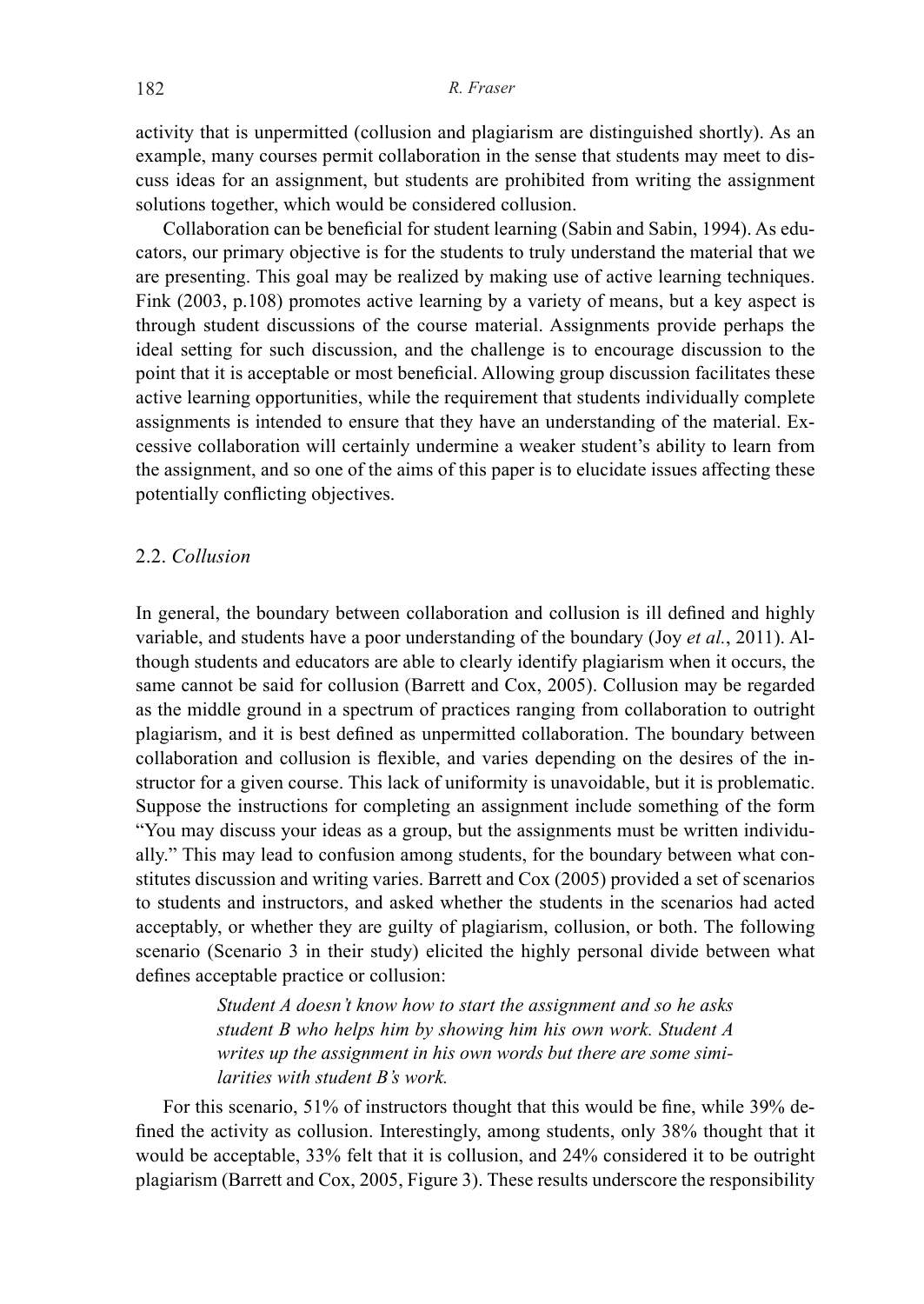incumbent upon an instructor to establish a clear definition of what constitutes collusion in the course being taught. It is also worth emphasizing that these rules differ by course, and that it is the responsibility of the student to act within the accepted boundaries of each course.

Collusion is generally regarded in a softer light than plagiarism. In fact, many educators are willing to tolerate collusion, since students are actually thinking and learning in the process (Barrett and Cox, 2005). Tolerance also varies with respect to the value of the task; high levels of collusion on homework with low value is easier to accept than the same for major assignments, as students may be getting a significant amount of credit for work that is not their own. Franklyn-Stokes and Newstead (1995) conducted a study which asked students and educators to rank different types of cheating behaviour by seriousness, and also by their perceived frequency. They identified an inverse relationship between these rankings; behaviours that are considered more serious violations occur less frequently. One observation based upon these results is that cheating on exams is considered more serious and occurs less frequently than cheating on coursework. Another observation is that plagiarism is generally considered more serious than collusion (as one would expect).

#### 2.3. *Plagiarism*

Plagiarism is "the action or practice of taking someone else's work, idea, etc., and passing it off as one's own; literary theft" (OED, 2011). For the purposes of this discussion we expand on this definition; in particular, we consider plagiarism to be the act of copying someone else's work whether or not the original author is aware of the act. Therefore, under this definition, it is considered an act of plagiarism if someone gives their work to another for copying (a "literary gift", so to speak).

Plagiarism is particularly a problem in computer science courses, where the ideal solution to a problem may be obtained with a simple cut-and-paste operation. Within the category of plagiarism, there again exists a spectrum of severity of offences. For example, while a student is guilty of plagiarism if code is obtained from an uncredited source online, it is possible that the (credited) use of such code is permitted by the instructor and the omission of due credit was an oversight. This type of plagiarism may be handled with some leniency, particularly for a first offence. At the other end of the spectrum is the student who obtains a solution from a peer and then adapts the code for the sole purpose of obfuscating their actions. This is particularly an issue if some amount of collaboration is permitted (and encouraged).

Plagiarism is regarded as a serious academic offense, and institutions go to great pains to impress upon the students the severity of the penalties for students who are caught (Roberts, 2002). East (2010) provides an anecdote where an instructor took a controversial stand against plagiarism that resulted in an entire class being charged with academic misconduct. The issue becomes thorny when it is questionable whether the students were knowingly dishonest, and consequently it is incumbent upon a course instructor to clearly and explicitly state what the policies for the course are. This can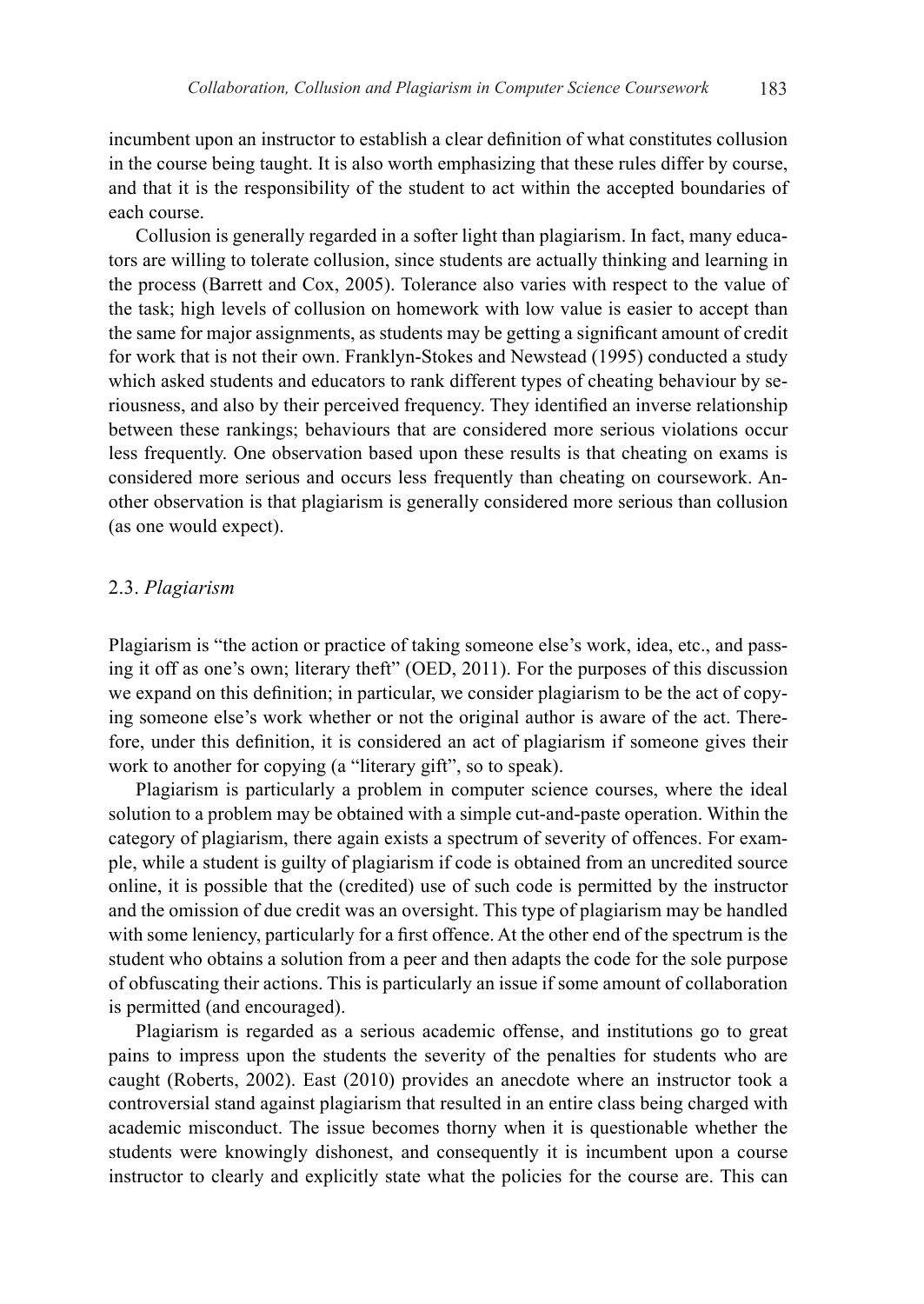mitigate some incidents of plagiarism, particularly those of an unintentional nature. In general, students have a poor perception of what constitutes plagiarism and will often err too heavily on the side of caution (Ashworth *et al.*, 1997). This point has been reinforced by observations that the amount of plagiarism actually taking place has been declining, at least amongst computer science students (Culwin, 2008; Sheard and Dick, 2011), although the general perception is the opposite (Dick *et al.*, 2003). Certainly, evidence presented by Dick *et al.* (2003) suggests that students tend to cheat when given the opportunity to do so.

It is worth considering appropriate policy with respect to self-plagiarism (also known as auto-plagiarism). Roig (2009, p.16) suggests that the essence of self-plagiarism is that previous work is submitted with the implicit understanding that it is new work. For our discussion, this would likely be most relevant in upper-year undergraduate or graduate courses where students are free to select projects suiting their personal interests. Such projects may have significant overlap with some of the student's previous work as a natural consequence. Students should be made aware of the course policy with respect to self-plagiarism in such circumstances. A suitable policy should reflect the standards in place for academic publishing: if new work bears a strong resemblance to previous work, then this should be disclosed and due care should be taken to ensure that new work is sufficiently original. Failure in either of these regards constitutes an act of plagiarism (Roig, 2009).

#### **3. Mitigating Dishonesty**

In this section we consider some of the common reasons for dishonest behaviour amongst computer science students, and we examine some of the practices that are commonly used to discourage or deter such practices, both from the perspectives of students and instructors. We begin by looking at detection techniques and disciplinary action, which is the traditional approach to dealing with academic dishonesty (correspondingly, the threat of disciplinary action is the usual approach to mitigating dishonesty). We follow up with an examination of other approaches that may be used to mitigate specific causes of academic dishonesty (such techniques should typically be applied in conjunction with the threat of disciplinary action). These include ensuring that the students possess or have access to necessary foundational knowledge, dispelling any inflated sense of entitlement, and properly motivating students.

## 3.1. *Detection & Discipline*

One of the significant challenges for mitigating academic dishonesty is detection. Various studies have shown the rate of cheating in university courses to ranges from 40% to 96% (e.g., McCabe and Trevino (1996), Dick *et al.* (2003), and Yeo (2007), see Park (2003) or Ercegovac and Richardson (2004) for fairly comprehensive reviews), while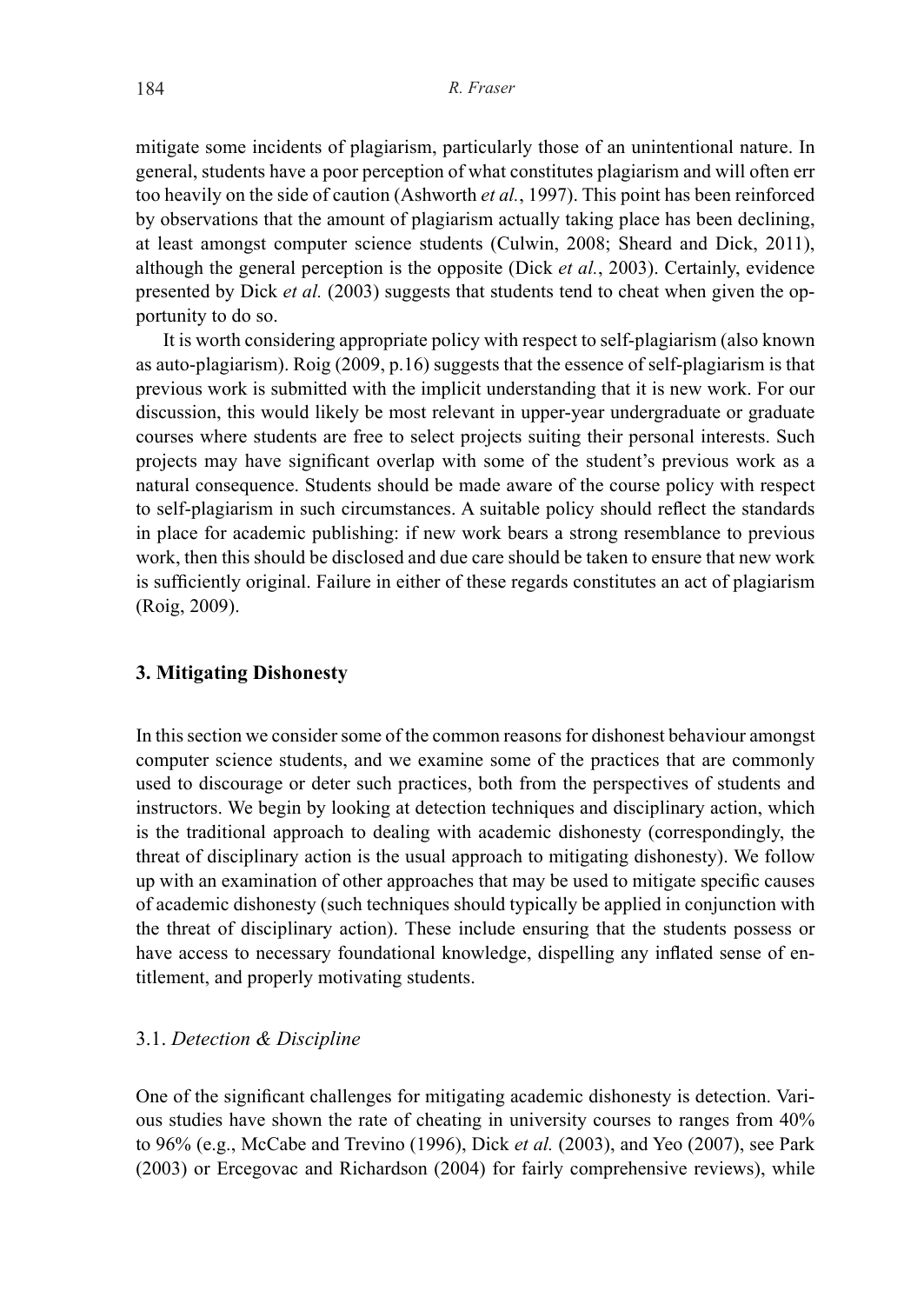the rates of detection may be as low as 1.3% (Björklund and Wenestam, 1999). The improvement of detection techniques is being aggressively undertaken, as it is believed that high rates of detection and prosecution will deter cheaters. If students believe that cheating is commonplace, then they are more likely to cheat themselves, as they feel that this creates a level playing field.

There are a number of commercial software applications which have been created to aid in the detection of plagiarism (see Maurer *et al.,* (2006) for a thorough review). A recent study found that over a third of instructors are using such tools (Dick *et al.*, 2003), and universities encourage this practice. Turnitin is one such application, which may be made freely available to instructors by their institution. Turnitin may even be used formatively, so that students improve their working habits and receive reinforcement for best practices with respect to course policies on plagiarism (Barrett and Malcolm, 2006; Rolfe, 2011), which may in turn reduce or even remove the need for the tool for the purposes of plagiarism detection (Chew *et al.*, 2013). A number of tools have been developed specifically for computer science courses by addressing the unique challenges of examining code, see e.g. Lancaster and Culwin (2004), Cosma and Joy (2012), or Ðurić and Gašević (2013). Occasionally students raise concerns regarding the privacy and security of their intellectual property with these kinds of tools, or with the efficacy of the tool itself (Jones and Moore, 2010). Some institutions give students the right to refuse the screening of their assignments by automated tools (Mitchell, 2011), and in such cases the student and instructor may agree upon an alternative form of additional screening.

The penalties that may be applied if students are caught cheating range in severity from receiving a zero on the offending assignment or test to expulsion from the university. While severe penalties are a deterrent, a survey of students by Sheard *et al.* (2003) found that it ranks fifth on a list of deterrents, below factors such as knowing the value of their work and pride in their work. However, simply appealing to the moral code of the students does not reduce cheating rates, while the credible threat of detection and punishment has been demonstrated to reduce the amount of cheating in a course (Hollinger and Lanza-Kaduce, 2009). At the other end of the spectrum, employing a strict and severe disciplinary strategy, exemplified by an aggressive zero-tolerance approach to prosecuting academic dishonesty, may deter even honest students from enrolling in a course (Levy and Rakovski, 2006).

Professors are busy and some regard dealing with cases of academic dishonesty as a waste of their time. In a survey of nearly 500 university professors conducted in 1996, it was found that 20% of respondents had ignored cases of blatant cheating (Björklund and Wenestam, 1999). Surveys of faculty members have revealed that large percentages had ignored cases of suspected cheating (e.g. 40% (Coren, 2011) and 51% (Barrett and Cox, 2005)). However, official university policy typically forbids personal judgment when an instructor is considering whether to prosecute suspected cheaters (see Mitchell (2011), for example). It is critically important that students have a good understanding of what the course policies are with respect to plagiarism, as students may have views differing from those of their instructors (O'Regan, 2006; East, 2010). We show how to address this issue in the *Mitigating Confusion* section on page 12.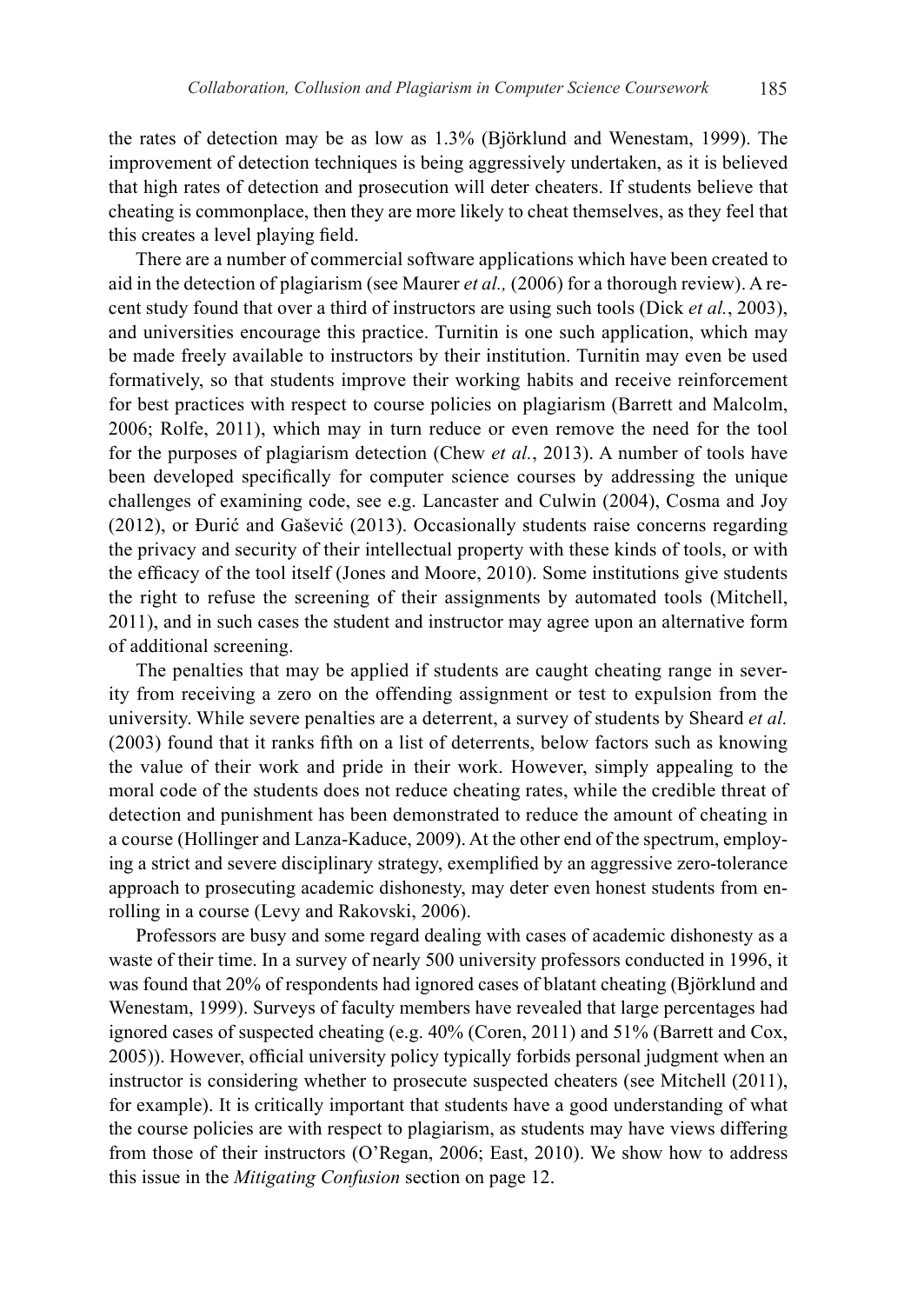#### 3.2. *Foundational Knowledge*

Students who are more comfortable with course material are less likely to cheat (Ashworth *et al.*, 1997). In particular, in computer science, students entering their first year of study are assumed to have a certain level of background knowledge. Students who fall short of the prerequisites are more likely to cheat than their better prepared peers (Dennis, 2004). Also, the level of maturity and personal motivation of students is inversely related to their tendency to cheat (Sheard *et al.*, 2003).

Some students will elect to cheat even in classes where all students begin the course with roughly equivalent skill sets (Palazzo *et al.*, 2010). This leads to poorer learning amongst the cheaters, and subsequently higher rates of attrition. Roberts (2002) echoes this sentiment, in that cheaters may be students who have fallen behind in the material during the progression of the course and are completely lost when attempting assignments later in the term. Therefore, one approach to mitigating dishonesty is to ensure that students possess the necessary foundational knowledge for the course (Davis, 1994). Of course, this is not always possible for all students, as it may be like leading the proverbial horse to water<sup>1</sup>. The use of teaching strategies which require students to keep abreast of the course material will mitigate the latter category of offences. Caution is necessary, since simply loading students with exercises in order to address the deficiencies of those lacking foundational knowledge may in fact lead to poorer performance in the course (Kontur and Terry, 2013). We discuss how student response systems may be used for addressing common knowledge gaps on page 12.

# 3.3. *Entitlement & Apathy*

Students may be inclined to cheat because they feel a sense of entitlement to their grades (Naude and Hörne, 2006). Such students may regard paying tuition as a transaction to purchase their grades and degree (Auer and Krupar, 2001). In the cheating incident at MIT, many students attested that they deserved a good grade because they had invested a significant amount of time in the assignment (Butterfield, 1991). This association of reward with effort rather than product is distressing, to say the least. How can an instructor address such perceptions?

One plausible approach is to emphasize that those students who conduct themselves honestly tend to perform better in the course. Palazzo *et al.* (2010) observed the performance of students with regard to their rates of cheating in a course as the term progressed. Students who were the worst offenders on the assignments performed the poorest on their exams. On average, students who copied more than 50% of their assignment work earned nearly two letter grades lower on the final exam than students who copied less than 10% of the work on assignments. Further, while only 20% of students cheated on over 30% of the material, they represented 47% of the students who fail the course. These results are intuitive and hardly surprising. However, it is rather surprising and even disheartening to discover that dishonest students are comfortable with the fact that

<sup>1</sup> For the unfamiliar, the proverb states that you can lead a horse to water, but you cannot force it to drink.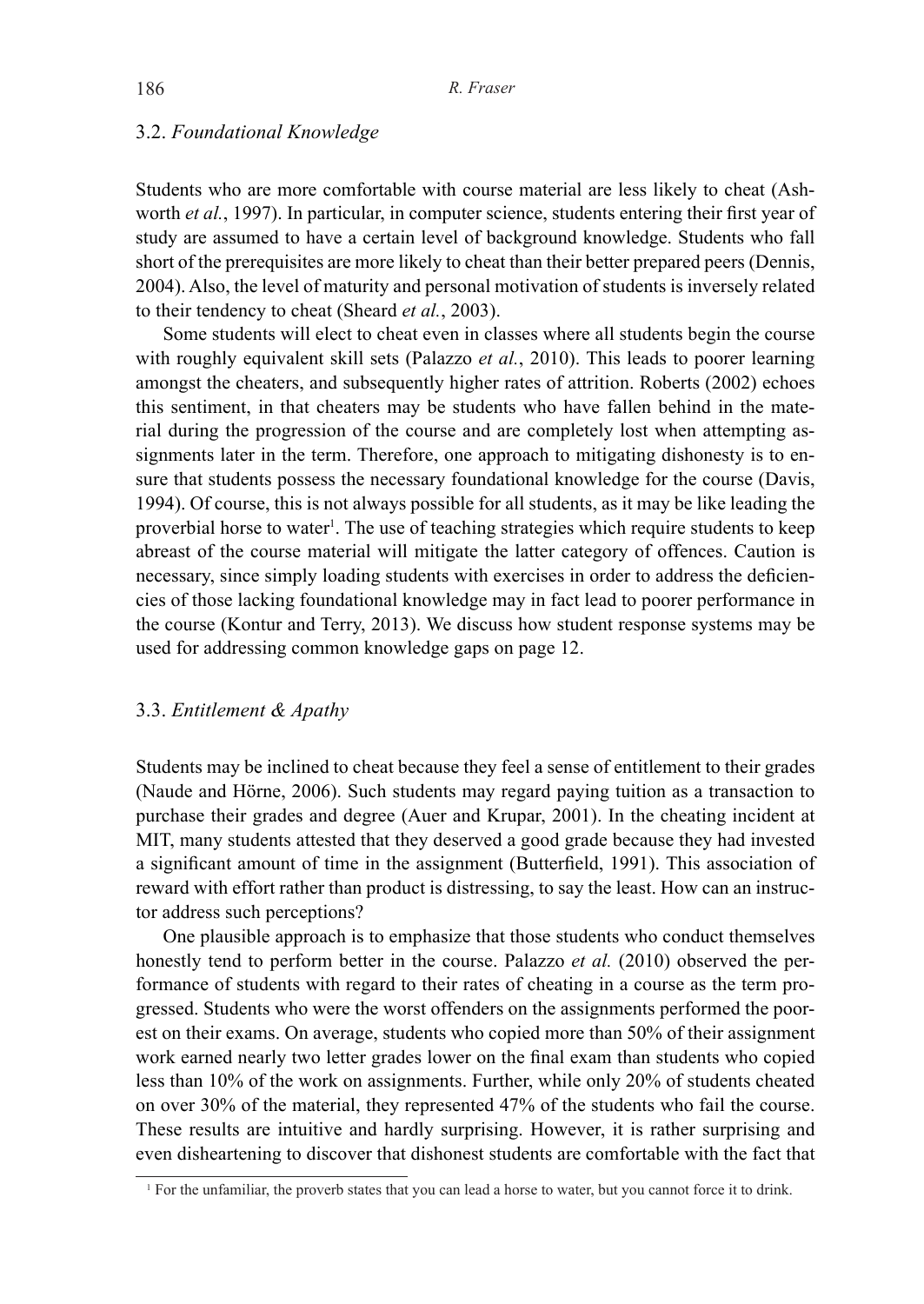cheating hurts them (Palazzo *et al.*, 2010). In their study, students were shown a graph at the beginning of the term clearly demonstrating a decline in performance with increased cheating behaviour, but no decline in the prevalence of cheating in the course was observed when compared with previous sessions of the course. Furthermore, some students who were caught cheating rationalized their actions in precisely this context, demonstrating that they understood and accepted the consequences of their actions, e.g.: "cheating isn't bad because it only hurts you at test time" (Palazzo *et al.*, 2010, p.8).

Battling a sense of apathy is challenging. Some students confess that they cheat because they are simply lazy (Sheard *et al.*, 2003; Wilkinson, 2009). Dennis (2004) found that a related factor, that students ran out of time because they started the assignment too late, was the top reason that students plagiarized. However, it is conjectured that this is more attributable to poor time management than outright laziness. The utilization of strategies which assist with time management, particularly for first year students, would mitigate dishonesty among students who find themselves in these circumstances. We discuss how tutorials may be used for this purpose shortly.

# 3.4. *Motivation*

Some students who cheated on assignments rationalize their actions by claiming that the assignment is a waste of their time or that they are not motivated to complete the task (Howard, 2001; Palazzo *et al.*, 2010). To mitigate this, Palazzo *et al.* (2010) suggested that a course design which involves more teacher interaction results in students believing that the instructor is more concerned with their learning (rather than simply assigning a grade based on their performance). They assert that such modifications to the physics courses at MIT is a primary factor in the roughly 75% reduction in cheating that they have observed since implementing the changes.

This leads us to the hypothesis that another technique for addressing this issue is to ensure that the students are aware of the Intended Learning Outcomes (ILOs) for a given assignment.<sup>2</sup> Dick *et al.* (2003) found that when students possessed a clear understanding of the reasons that the work has been assigned to them (i.e. the ILOs), they are less likely to cheat. This may be done informally by mentioning the ILOs during class, but a stronger approach would be to explicitly describe them on the assignment itself. We discuss this further in the following section.

#### **4. Establishing Boundaries & Improving Learning Opportunities**

Our interest in this study has focussed on choosing the boundaries for collaboration and how to improve course design to enhance student learning opportunities in this context. The status quo is that the professor is free to set the boundary between collaboration

<sup>&</sup>lt;sup>2</sup> The rigid use of intended learning outcomes has faced criticism, but this is primarily directed at settings such as lectures where class interaction may lead to the worthwhile exploration of ideas potentially differing from the ILOs of the lecture (Hussey and Smith, 2003, 2008). This criticism is well founded, but it is not relevant to our application.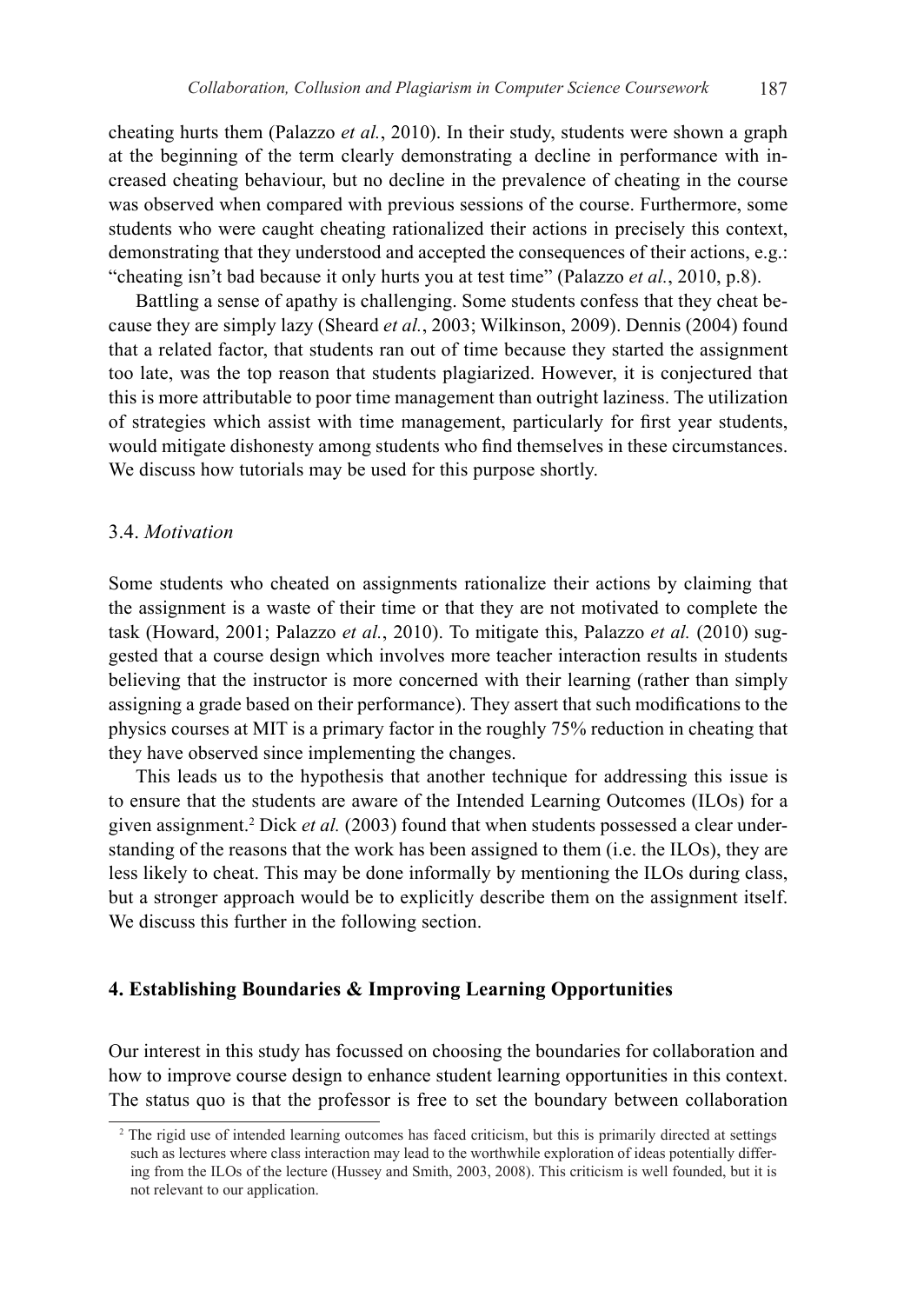and collusion where they see fit, but there is little guidance on what constitutes an appropriate choice. We begin by discussing the drawbacks of the current model, and we reinforce the need for boundaries to be in place. Finally, we propose a variety of strategies that may be used to establish boundaries and encourage acceptable collaboration in a computer science course. Note that there is no single optimal approach with respect to course design, as effective policies for one course may not suit another. Choices should be based on the course material and structure and the intended learning outcomes of the assignment. Our goal is to aid course development by highlighting some options available to computer science instructors.

## 4.1. *The Status Quo*

In theory, the current model that many computer science courses use is ideal. As mentioned previously, many courses encourage students to discuss the assignment questions, but the writing must done individually. There are a number of problems with the usual implementations of this model, however. Dishonest students ignore the restrictions, or students may not understand the boundaries. Many honest students err on the side of caution, and some will avoid group work altogether to be safe. The result is that some of the best students (or at least some of the honest ones) are missing out on the active learning opportunities associated with the assignment because they feel that it is the most honest course of action.

Course instructors may emphasize the acceptable limits of collaboration, but often do little to facilitate or encourage students to work near the boundary of acceptable behaviour. The time constraints on a course are a significant reason for this.

# 4.2. *Unlimited Collaboration*

One approach to reducing collusion would be to allow any amount of collaboration among the students, with the result that there is no need to check for collusion. In the extreme, this would permit outright copying of another student's solutions if the student so desires. However, as discussed previously, Palazzo *et al.* (2010) demonstrated that providing students with the knowledge that cheating hurts them and appealing to their maturity in this regard has no effect on reducing the level of cheating that occurs. It is evident that simply permitting any level of collaboration would increase the amount of copying that would take place in the course, and would thus damage the average student's learning experience, and so this policy is not recommended.

# 4.3. *Improving Tutorials*

A first suggestion for improving course assignments is to encourage collaboration on the assignment questions during tutorial sessions where instructors and/or teaching assistants (TAs) are available to facilitate group discussion. Further, these sessions could be used for discussion of assignments that have been returned so that students may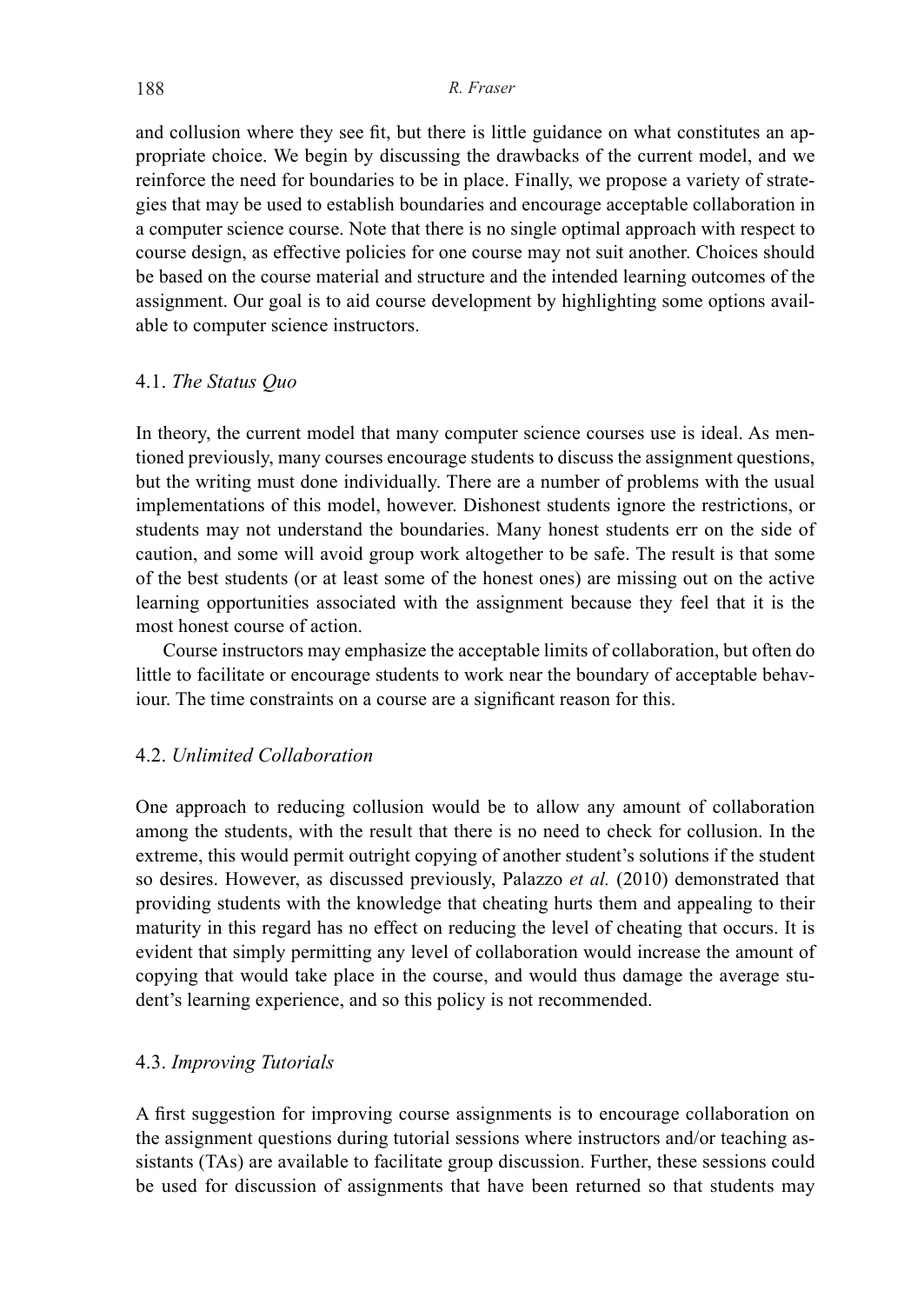compare the solutions that they developed to the ideal solutions that were used for grading. If managed properly, these tutorial sessions would create active learning opportunities, so that students who are comfortable with the material may assist other students or engage in high level discussions with their peers. Furthermore, by having instructors and/or TAs present to observe student interaction, best practices for collaboration may be actively reinforced. There are several challenges that have to be addressed with such a proposition.

The first problem is simply a matter of time. It may be difficult to introduce tutorial sessions into courses which lack them at present. However, to begin with, this format could be implemented in a first or second year course which already has tutorial sessions. An added benefit of this proposal is that it may improve tutorial attendance. Tutorial sessions in these courses are often sparsely attended because many undergraduates do not see the value of tutorials (Baderin, 2004). A correlation between the tutorial sessions and assignments may help improve attendance and they would provide an opportunity to reinforce the intended learning outcomes for the assignment.

Another challenge is to minimize collusion and plagiarism, while these tutorial discussions may actually facilitate such actions. However, the prohibitions that are enforced presently would be maintained, and the same plagiarism detection techniques would be used. The tutorial sessions, if used correctly, may actually reduce the tendencies toward plagiarism. One of the major reasons identified earlier as to why students cheat was that they had poor time management or had procrastinated, and so they did not have enough time to finish the assignment on their own. By timing the assignment discussions in tutorials so that they occur on the order of several days before the assignment is due, the students will be primed into actively thinking about the assignment material with adequate time to complete the problem set properly.

On a related note, the use of tutorials can help students keep up to date on the course material. A lack of foundational knowledge and students falling behind in the course were several more of the primary reasons for dishonest behaviour identified earlier.

#### 4.4. *Intended Learning Outcomes*

As educators, we often feel that the lessons to be learned by course work are self-evident. A course is usually designed so that the sections fit together well, and each section has a set of lessons and values that contribute to the skill set of the student. However, it is often the case that students lose sight of these values, particularly as they become pressed for time while juggling the workload resulting from taking a number of courses.

With each lecture and assignment, it is worthwhile to emphasize the intended learning outcomes (ILOs).3 With respect to our discussion, the students should be provided with a short section at the beginning of the assignment which explicitly states what they should learn by completing the questions (Dick *et al.*, 2003). This makes it clear that the students should master these concepts if they wish to do well in the course, and that this assignment is a vehicle for that purpose rather than just some busy work.

<sup>&</sup>lt;sup>3</sup> Fuller *et al.* (2007) discuss developing ILOs specifically in the context of a computer science course.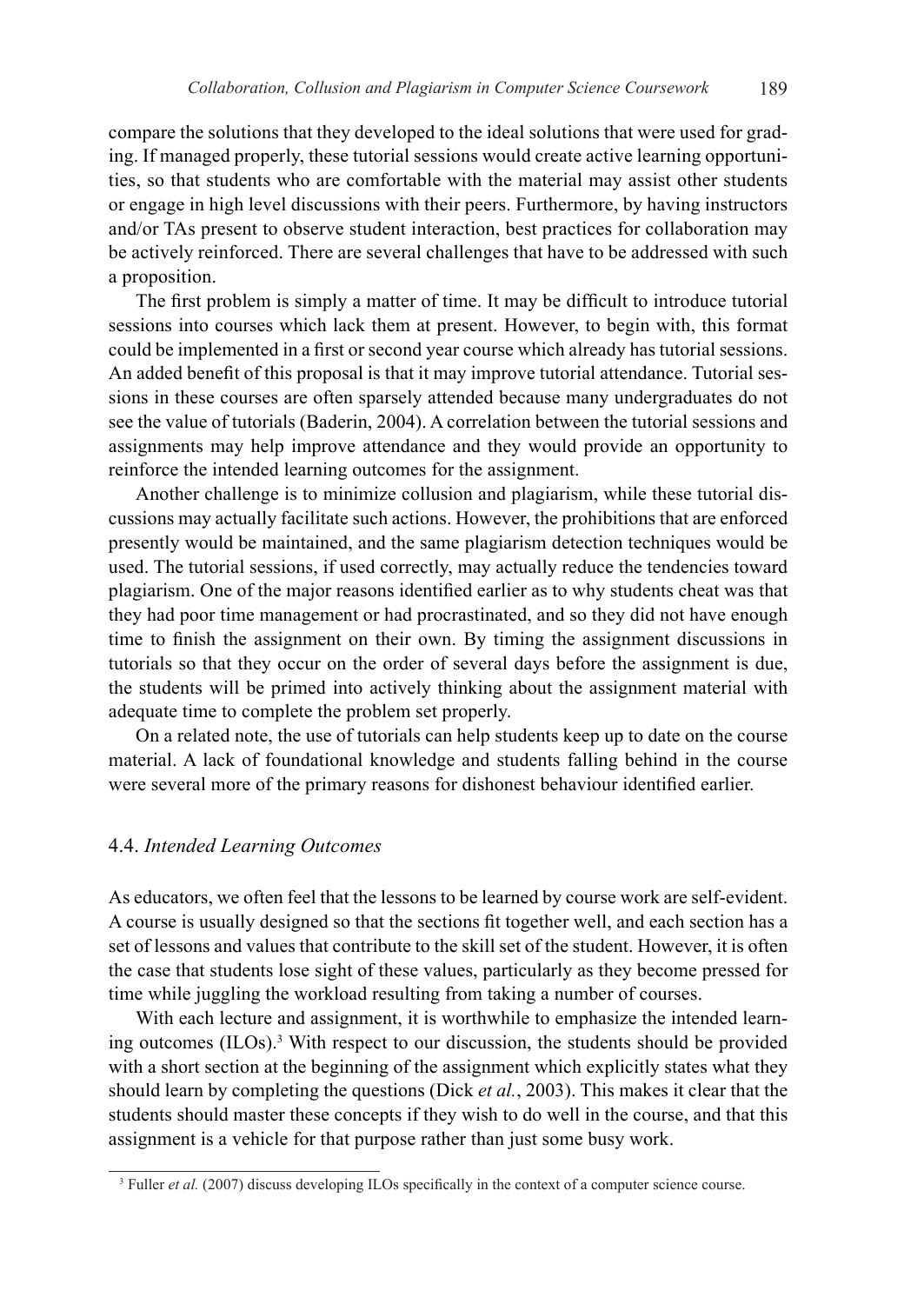Underscoring the ILOs may also reduce the sense of entitlement among students. Students who feel entitled to a grade may regard the assignment as a transaction with the instructor, in the sense that the instructor wants a good set of solutions from the student and will provide a good grade in return. By emphasizing the ILOs as an objective for the work, the students may be more likely to see the assignment as a means to understanding the material and hence to obtaining a better grade in the course.

With these goals in mind, the instructor must consider what level of collaboration (and the associated active learning opportunities) will best help the students achieve the objectives. This may even vary from question to question within an assignment which is fine in limited circumstances provided that the boundaries are clearly defined. For example, given a challenging problem on an assignment in an introductory computer science course, one may wish to allow the students to develop an algorithm which addresses the problem in groups, while the subsequent implementation of the algorithm must be done individually.4 In this case, it would be worthwhile to provide an example of an algorithm to unambiguously demonstrate exactly how much collaboration is permitted for each aspect of the solution.

For another example, consider an upper-year course in theoretical computer science. When students are asked to perform their first NP-completeness reductions, it may be a good active learning opportunity to allow students to discuss possible problems to use in the reduction. However, it should be emphasized where the limit of acceptable collaboration lies; in this case appropriate boundaries may include forbidding the discussion of gadget details and/or forbidding writing of any kind during the discussion.

# 4.5. *Quizzes*

To ensure that students are putting thought into their assignments, the instructor may provide a quiz to the class after each assignment is due (ideally in the class immediately following the assignment deadline) to test their knowledge of the assignment material. To be successful, these quizzes should be fairly easy for someone who dutifully completed the assignment. The intent is that weaker students would be compelled to understand the material during collaboration sessions, since they know that they will be tested on it shortly.

Implementing quizzes is particularly easy if the class is using a student response system such as clickers (there is a large body of work dedicated to such systems, see e.g. Caldwell (2007) and Trees and Jackson (2007)). Such a medium minimizes the time requirements for the quiz, and it may be marked instantly so that students are able to compare their level of comprehension to that of their peers. Furthermore, this facilitates immediate review during lecture if it is apparent that there is a common misunderstanding or knowledge gap among the students in the class (Hoanca, 2013). This type of approach is also well received by students, e.g. see Wood (2004).

<sup>4</sup> This assumes that the development of the algorithm is not one of the primary learning objectives of the assignment, but rather that the purpose of the assignment is to study the use of particular data structures or something of the sort.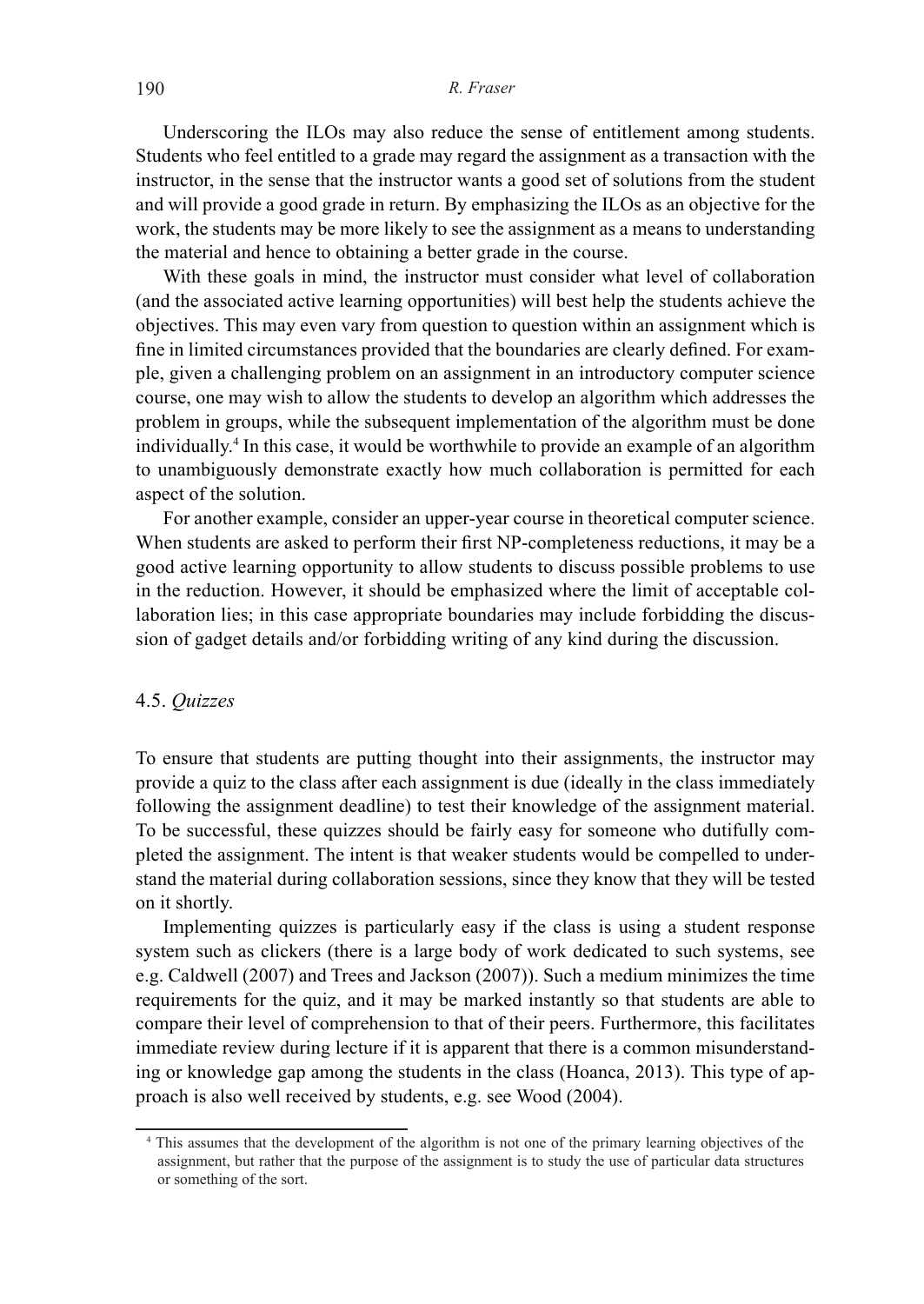In our own experience, students have relished the opportunity to discuss problems with their peers given a disparate response in class. When polled regarding their satisfaction with the response system (in this case, students used clickers to respond to  $3-5$  questions per lecture, upon which they were graded for correctness), only 2% of students indicated that they felt there were too many such questions, while 23% of respondents would have preferred more (the remaining 75% were happy with 3–5 questions).

## 4.6. *Mitigating Confusion*

Our purpose to this point has been to demonstrate that the boundaries between collaboration, collusion, and plagiarism are idiosyncratic, in that individual instructors will have their own policies which may also vary depending on the task. Furthermore, this is actually appropriate, since proper course design should consider what level of collaboration has the most benefit for the learning experience of the students. The final point that we would like to address is that of ensuring that students clearly understand the boundaries defined for each course, since a lack of understanding with respect to such boundaries is also a leading cause of plagiarism (Yeo, 2007; Wilkinson, 2009; Owunwanne *et al.*, 2010). To this end, we recommend presenting some of the scenarios of Barrett and Cox (2005) with the students (as discussed previously), to concretely demonstrate what kinds of activities are permitted in the course (this is similar to the approach advocated by Dawson and Overfield (2006)). At minimum, this will assist conscientious students in their efforts to work responsibly with their peers.

In order to implement this recommendation for our own courses, we provide the students with a set of slides describing 4 scenarios during the first lecture of the term. The scenarios are chosen to clearly illustrate the limits of acceptable collaboration for the course. At the end of the course, the students were anonymously polled regarding the efficacy of this exercise. When asked "How useful were these slides for you for understanding what constitutes acceptable behaviour for [this course]?" the responses were as follows:

63% – Useful, they helped clarify what's allowed.

- 25% Useful, although they only reinforced what I already knew.
- $0\%$  I learned nothing from them.
- 0% They were a waste of time.
- 12% They left me more confused.

The results show that students generally appreciated the exercise, and that even more discussion on the topic may be warranted.

# **5. Conclusions**

After distinguishing between collaboration, collusion, and plagiarism, we found that the differences are subjective in nature. A computer science course should have limits on collaboration that are defined with the learning objectives of the coursework in mind,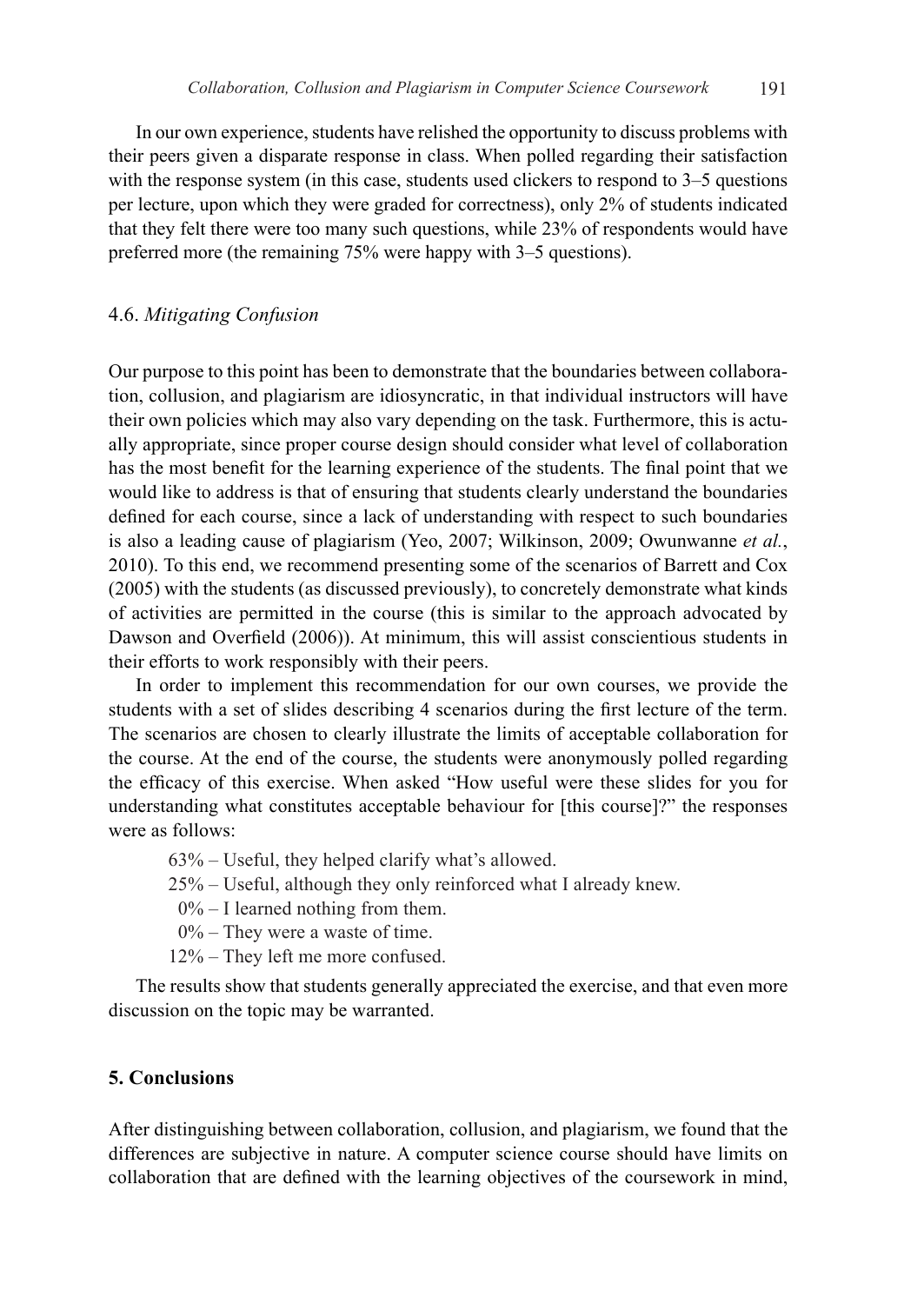and a course instructor should strive to ensure that the students enrolled in the course are aware of where the boundaries lie. We identified many strategies for mitigating academic dishonesty by studying some of the prevalent causes in computer science. One of the most promising avenues for improvement is to reinforce the intended learning outcomes of assignment material. We presented concrete suggestions for improving a computer science course so that the amount of cheating is reduced, while improving the learning environment for the students. These include using tutorial sessions wisely, reinforcing the intended learning outcomes of their assigned work, providing regular small quizzes, and working to reduce confusion toward the course policies.

#### **Acknowledgements**

The helpful guidance and corrections provided by a number of anonymous reviewers is gratefully acknowledged; the discussion was significantly improved due to their careful reading and insightful suggestions. This work began as a part of the Certificate in University Teaching Program at the University of Waterloo, and in particular we are indebted to Svitlana Taraban-Gordon for providing invaluable guidance for the development of this study.

#### **References**

- Ashworth, P., Bannister, P., Thorne, P. (1997). Guilty in whose eyes? University students' perceptions of cheating and plagiarism in academic work and assessment. *Studies in Higher Education*, 22 (3), 187–203.
- Auer, N., Krupar, E. (2001). Mouse click plagiarism: the role of technology in plagiarism and the librarians role in combating it. *Library Trends*, 15–32.
- Baderin, M.A. (2004). Towards improving students' attendance and quality of undergraduate tutorials: a case study on law. *Teaching in Higher Education*, 9(4), 491–509.
- Barrett, R., Cox, A., Malcolm, J., Lyon, C. (2004). Plagiarism prevention is discipline specific: a view from computer science. In: *Plagiarism: Prevention, practice and policies conference*.
- Barrett, R., Cox, A.L. (2005). At least they are learning something: the hazy line between collaboration and collusion. *Assessment & Evaluation in Higher Education*, 30(2), 107–122.
- Barrett, R., Malcolm, J. (2006). Embedding plagiarism education in the assessment process. *International Journal for Educational Integrity*, 2(1), 38–45.
- Björklund, M., Wenestam, C.-G. (1999). Academic cheating: frequency, methods, and causes. In: *European conference on educational research*.
- Brimble, M., Stevenson-Clarke, P. (2005). Perceptions of the prevalence and seriousness of academic dishonesty in Australian universities. *The Australian Educational Researcher*, 32(3), 19–44.
- Butterfield, F. (1991). Scandal over cheating at M.I.T. stirs debate on limits of teamwork. *The New York Times*, May 22, A23.
- Caldwell, J.E. (2007). Clickers in the large classroom: current research and best-practice tips. *CBE-Life Sciences Education*, 6(1), 9–20.
- Chew, E., Ding, S., Rowell, G. (2013). Changing attitudes in learning and assessment: cast-off plagiarism detection and cast-on self-service assessment for learning. *Innovations in Education and Teaching International* (ahead-of-print), 1–10.
- Coren, A. (2011). Turning a blind eye: faculty who ignore student cheating. *Journal of Academic Ethics*, 9(4), 291–305.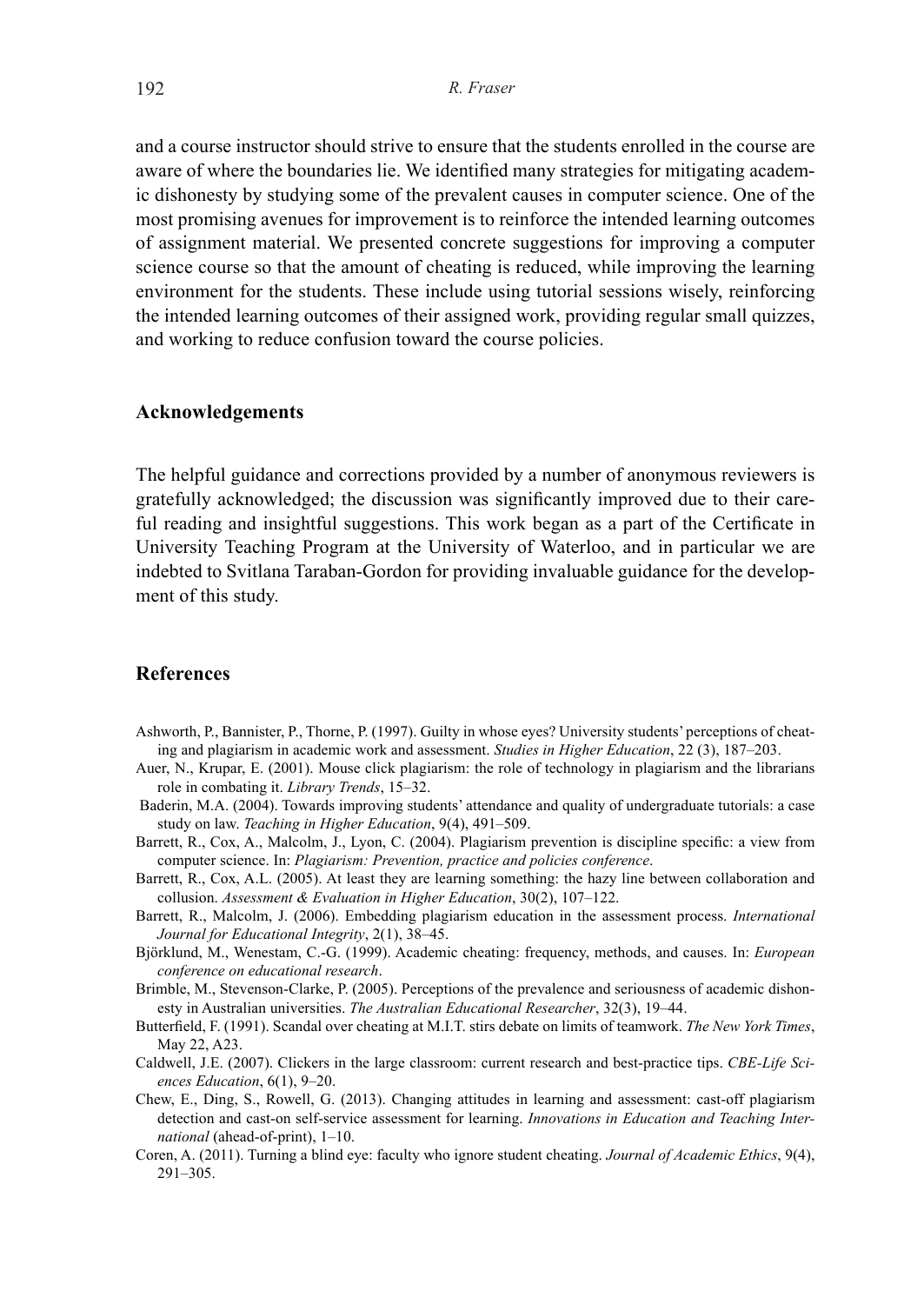- Cosma, G., Joy, M. (2012). An approach to source-code plagiarism detection and investigation using latent semantic analysis. *Computers, IEEE Transactions on*, 61(3), 379–394.
- Culwin, F. (2008). A longitudinal study of nonoriginal content in final-year computing undergraduate projects. *Education, IEEE Transactions on*, 51(2), 189–194.
- Davis, S. (1994). Teaching practices that encourage or eliminate student plagiarism. *Middle School Journal*, 25(3), 55–58.
- Dawson, M., Overfield, J. (2006). Plagiarism: do students know what it is? *Bioscience Education,* 8. http://journals.heacademy.ac.uk/doi/pdf/10.3108/beej.8.1
- de Bruin, G., Rudnick, H. (2007). Examining the cheats: the role of conscientiousness and excitement seeking in academic dishonesty. *South African Journal of Psychology*, 37(1), 153–164.
- Dennis, L. (2004). Student attitudes to plagiarism and collusion within computer science. In: *Plagiarism: Prevention, Practice and Policies Conference*.
- Dick, M., Sheard, J., Bareiss, C., Carter, J., Joyce, D., Harding, T., Laxer, C. (2003). Addressing student cheating: definitions and solutions. *SIGCSE Bulletin*, 35(2), 172–184.
- Ðurić, Z., Gašević, D. (2013). A source code similarity system for plagiarism detection. *The Computer Journal*, 56(1), 70–86.
- East, J. (2010). Judging plagiarism: a problem of morality and convention. *Higher Education*, 59(1), 69–83.
- Ercegovac, Z., Richardson, J. (2004). Academic dishonesty, plagiarism included, in the digital age: a literature review. *College & Research Libraries*, 65(4), 301–318.
- Fink, L. (2003). Creating significant learning experiences: an integrated approach to designing college courses. Jossey-Bass, San Francisco.
- Franklyn-Stokes, A., Newstead, S. (1995). Undergraduate cheating: who does what and why? *Studies in Higher Education*, 20(2), 159–172.
- Fuller, U., Johnson, C., Ahoniemi, T., Cukierman, D., Hernán-Losada, I., Jackova, J., Lahtinen, E., Lewis, T., Thompson, D., Riedesel, C., Thompson, E. (2007). Developing a computer science-specific learning taxonomy. *ACM SIGCSE Bulletin*, 39(4), 152–170.
- Hoanca, B. (2013). How well do clicker scores correlate with course performance? A case study in two MIS courses. In: *Proceedings of the information systems educators conference*, 30, 1–8.
- Hollinger, R.C., Lanza-Kaduce, L. (2009). Academic dishonesty and the perceived effectiveness of countermeasures: an empirical survey of cheating at a major public university. *NASPA Journal*, 46(4), 587–602.
- Howard, R. (2001). Forget about policing plagiarism: Just teach. *Chronicle of Higher Education, Section: The Chronicle Review*, B24.
- Hussey, T., Smith, P. (2003). The uses of learning outcomes. *Teaching in Higher Education*, 8(3), 357–368.
- Hussey, T., Smith, P. (2008). Learning outcomes: a conceptual analysis. *Teaching in Higher Education*, 13(1), 107–115.
- Jones, K., Moore, T. (2010). Turnitin is not the primary weapon in the campaign against plagiarism. In: *Proceedings of the 11th International Conference on Computer Systems and Technologies and Workshop for PhD Students in Computing*. New York, NY, USA: ACM, 425–429.
- Joy, M., Cosma, G., Yau, J., Sinclair, J. (2011). Source code plagiarism a student perspective. *Education, IEEE Transactions on*, 54(1), 125–132.
- Kontur, F., Terry, N. (2013). The benefits of completing homework for students with different aptitudes in an introductory physics course. *ArXiv e-prints*.

http://arxiv.org/ftp/arxiv/papers/1305/1305.2213.pdf

- Lancaster, T., Culwin, F. (2004). A comparison of source code plagiarism detection engines. *Computer Science Education*, 14(2), 101–112.
- Levy, E.S., Rakovski, C.C. (2006). Academic dishonesty: a zero tolerance professor and student registration choices. *Research in Higher Education*, 47 , 735–754.
- Maurer, H., Kappe, F., Zaka, B. (2006). Plagiarism a survey. *Journal of Universal Computer Science*, 12(8), 1050–1084.
- McCabe, D., Trevino, L. (1996). What we know about cheating in college: longitudinal trends and recent developments*. Change: The Magazine of Higher Learning*, 28(1), 28–33.
- Mitchell, B. (2011). Office of Academic Integrity, University of Waterloo.

http://uwaterloo.ca/academicintegrity/index.html

- Naude, E., Hörne, T. (2006). Cheating or collaborative work: Does it pay? *Issues in Informing Science and Information Technology*, 3(1), 459–466.
- *OED*. (2011). Oxford English dictionary: plagiarism, n. http://www.oed.com/view/Entry/144939?redirectedFrom=plagiarism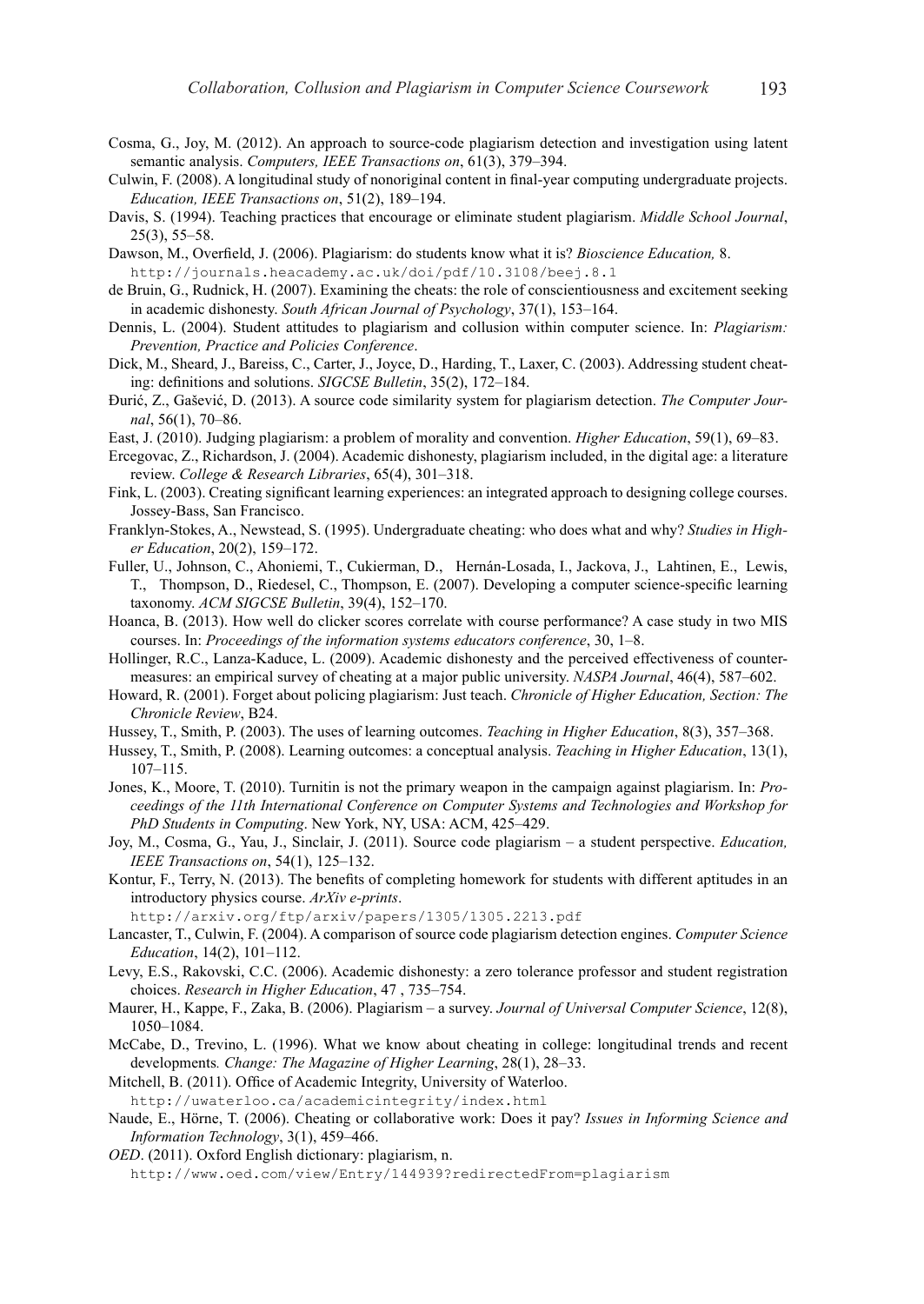- O'Regan, K. (2006). Policing or, at least, policying plagiarism at one Australian university. *Journal of University Teaching & Learning Practice*, 3(2), 113–122.
- Owunwanne, D., Rustagi, N., Dada, R. (2010). Students perceptions of cheating and plagiarism in higher institutions. *Journal of College Teaching & Learning* (TLC), 7(11), 59–68.
- Palazzo, D.J., Lee, Y.-J., Warnakulasooriya, R., Pritchard, D. E. (2010). Patterns, correlates, and reduction of homework copying. *Physical Review Special Topics: Physical Education Research*, 6(1), 010104-1–010104-11.
- Park, C. (2003). In other (people's) words: plagiarism by university students literature and lessons. *Assessment & Evaluation in Higher Education*, 28(5), 471–488.
- Riedesel, C., Clear, A., Cross, G., Hughes, J., Simon, Walker, H. (2012). Academic integrity policies in a computing education context. In: *Proceedings of the final reports on innovation and technology in computer science education 2012 working groups*. New York, NY, USA: ACM, 1–15.
- Roberts, E. (2002). Strategies for promoting academic integrity in CS courses. *Frontiers in Education*, 3, F3G14–19.
- Roig, M. (2009). Avoiding plagiarism, self-plagiarism, and other questionable writing practices: a guide to ethical writing. United States Department of Health & Human Services. Office of Research Integrity. http://ori.hhs.gov/sites/default/files/plagiarism.pdf
- Rolfe, V. (2011). Can Turnitin be used to provide instant formative feedback? *British Journal of Educational Technology*, 42(4), 701–710.
- Sabin, R., Sabin, E. (1994, March). Collaborative learning in an introductory computer science course. *SIGCSE Bulletin*, 26(1), 304–308.
- Sheard, J., Carbone, A., Dick, M. (2003). Determination of factors which impact on IT students' propensity to cheat. In: *ACE '03: Proceedings of the fifth Australasian Conference on Computing Education*. Australian Computer Society, Inc., 119–126.
- Sheard, J., Dick, M. (2011). Computing student practices of cheating and plagiarism: a decade of change. In: *Proceedings of the 16th Annual Joint Conference on Innovation and Technology in Computer Science Education*. New York, NY, USA: ACM, 233–237.
- Sheard, J., Markham, S., Dick, M. (2003). Investigating differences in cheating behaviours of IT undergraduate and graduate students: the maturity and motivation factors. *Higher Education Research & Development*, 22(1), 91–108.
- Simon, Cook, B., Sheard, J., Carbone, A., Johnson, C. (2013). Academic integrity: differences between computing assessments and essays. In: *Proceedings of the 13<sup>th</sup> Koli Calling international conference on computing education research*. New York, NY, USA: ACM, 23–32.
- Trees, A., Jackson, M. (2007). The learning environment in clicker classrooms: student processes of learning and involvement in large university-level courses using student response systems. *Learning, Media and Technology*, 32(1), 21–40.
- Waite, W.M., Jackson, M.H., Diwan, A., Leonardi, P.M. (2004). Student culture vs group work in computer science. *SIGCSE Bulletin*, 36(1), 12–16.
- Weber, L., McBee, J., Krebs, J. (1983). Take home tests: an experimental study. *Research in Higher Education*, 18(4), 473–483.
- Wilkinson, J. (2009). Staff and student perceptions of plagiarism and cheating. *International Journal of Teaching and Learning in Higher Education*, 20(2), 98–105.
- Wood, W.B. (2004). Clickers: a teaching gimmick that works. *Developmental Cell*, 7(6), 796–798.
- Yeo, S. (2007). First-year university science and engineering students' understanding of plagiarism. *Higher Education Research & Development*, 26(2), 199–216.